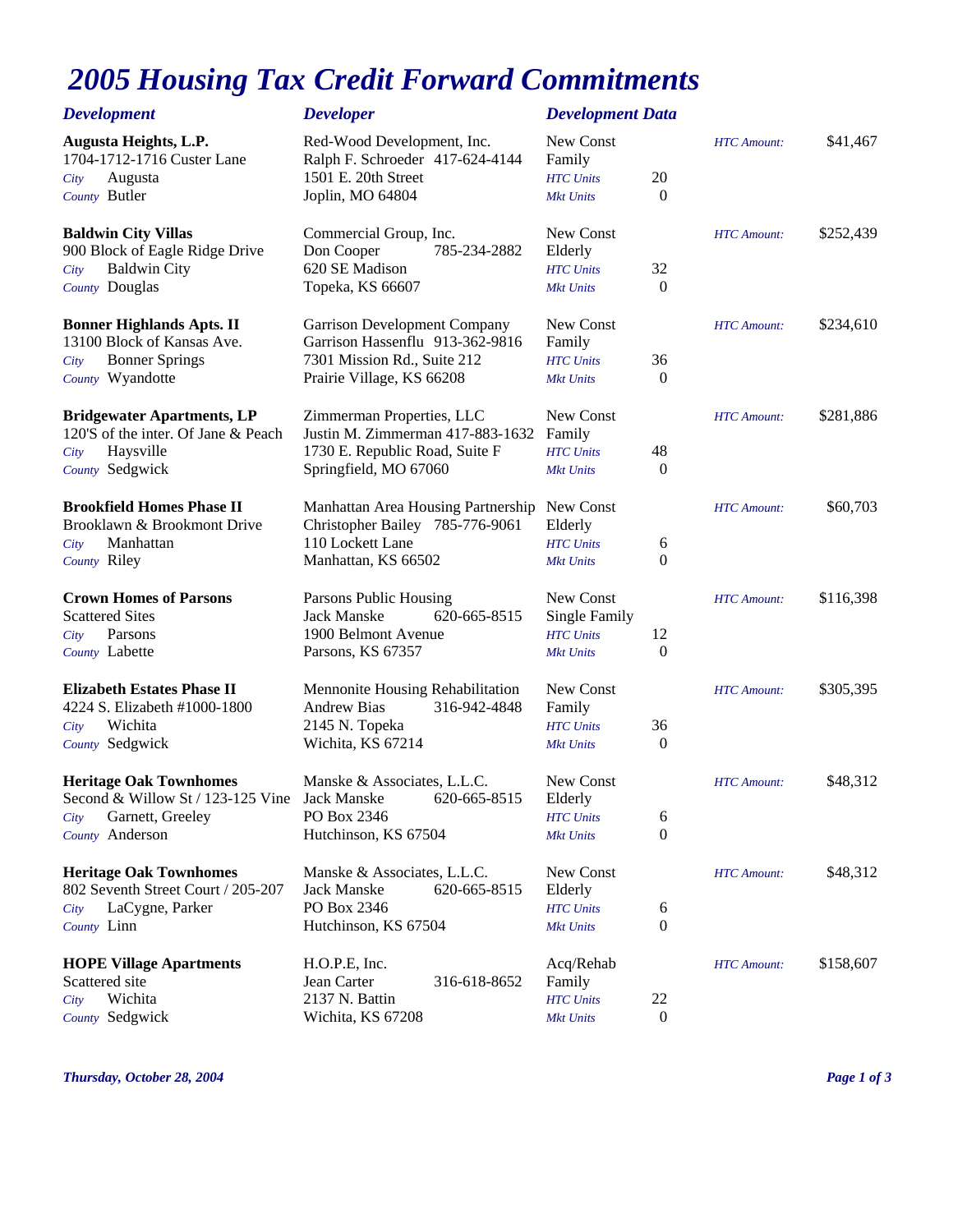| <b>Development</b>                                    | <b>Developer</b>                                          | <b>Development Data</b>              |                    |           |
|-------------------------------------------------------|-----------------------------------------------------------|--------------------------------------|--------------------|-----------|
| <b>Ivory Street Apartments</b><br><b>Ivory Street</b> | <b>NW Kansas Housing</b><br>Loyce Shamberger 785-421-2151 | New Const<br>Family                  | <b>HTC</b> Amount: | \$66,871  |
| Oakley<br>City                                        | <b>PO BOX 248</b>                                         | 8<br><b>HTC</b> Units                |                    |           |
| County Logan                                          | Hill City, KS 67642                                       | 0<br><b>Mkt Units</b>                |                    |           |
| <b>Kensington Court Apartments,</b>                   | The Kensington Group, LTD.                                | New Const                            | <b>HTC</b> Amount: | \$56,366  |
| 201 McKnight Drive                                    | Guy Blankenship<br>316-263-9986                           | Family                               |                    |           |
| Parsons<br>City                                       | 532 North Broadway, Suite #4                              | 9<br><b>HTC</b> Units                |                    |           |
| County Labette                                        | Wichita, KS 67214                                         | 3<br><b>Mkt Units</b>                |                    |           |
| Kickapoo Housing LLC #1                               | Kickapoo Tribe in Kansas                                  | New Const                            | <b>HTC</b> Amount: | \$250,549 |
| 1107 Goldfinch Road                                   | <b>Steve Cadue</b><br>785-486-2131                        | <b>Single Family</b>                 |                    |           |
| Horton<br>City                                        | 1107 Goldfinch Road                                       | 24<br><b>HTC</b> Units               |                    |           |
| County Brown                                          | Horton, KS 66439                                          | $\boldsymbol{0}$<br><b>Mkt Units</b> |                    |           |
| <b>Kouri Place Apartments</b>                         | Starkey, Inc.                                             | New Const                            | <b>HTC</b> Amount: | \$126,863 |
| 4717 W. Douglas                                       | Carolyn Risley Hill 316-942-4221                          | <b>Special Needs</b>                 |                    |           |
| Wichita<br>City                                       | 4500 W. Maple                                             | 15<br><b>HTC</b> Units               |                    |           |
| County Sedgwick                                       | Wichita, KS 67209                                         | $\boldsymbol{0}$<br><b>Mkt Units</b> |                    |           |
| <b>Mesa Verde Homes</b>                               | Community Economic Resources, Inc. New Const              |                                      | <b>HTC</b> Amount: | \$188,348 |
| 35th & North Amidon                                   | Richard Lopez<br>316-264-5372                             | Family                               |                    |           |
| Wichita<br>City                                       | 1020 N Main Suite "B"                                     | <b>HTC</b> Units<br>19               |                    |           |
| County Sedgwick                                       | Wichita, KS 67203                                         | 5<br><b>Mkt Units</b>                |                    |           |
| <b>North Joplin Apartments</b>                        | <b>Investment Resources Corporation</b>                   | Acq/Rehab                            | <b>HTC</b> Amount: | \$274,024 |
| 2601 N. Joplin Street                                 | <b>Matt Catanese</b><br>316-652-0616                      | Family                               |                    |           |
| Pittsburg<br>City                                     | 7701 E Kellogg, Suite 820                                 | 128<br><b>HTC</b> Units              |                    |           |
| County Crawford                                       | Wichita, KS 67207                                         | $\boldsymbol{0}$<br><b>Mkt Units</b> |                    |           |
| <b>NWKHI Single Family Housing</b>                    | Northwest Kansas Housing, Inc.                            | New Const                            | <b>HTC</b> Amount: | \$64,555  |
| 619 E. 1st.                                           | Loyce Schamberger 785-421-5151                            | Single Family                        |                    |           |
| Russell<br>City                                       | P.O. Box 248, 319 North Pomery                            | 6<br><b>HTC</b> Units<br>$\theta$    |                    |           |
| County Russell                                        | Hill City, KS 67642                                       | <b>Mkt Units</b>                     |                    |           |
| <b>Ottawa Plains Apartments</b>                       | Commercial Group, Inc.                                    | New Const                            | <b>HTC</b> Amount: | \$382,931 |
| Osage Dr. & 17th Street                               | 785-234-2882<br>Don Cooper                                | Family                               |                    |           |
| Ottawa<br>City                                        | 620 SE Madison, Suite 130                                 | 48<br><b>HTC</b> Units               |                    |           |
| County Franklin                                       | Topeka, KS 66607                                          | $\boldsymbol{0}$<br><b>Mkt Units</b> |                    |           |
| <b>Ottawa Senior Housing</b>                          | Allied Development, LLC                                   | Historic Rehab                       | <b>HTC</b> Amount: | \$176,809 |
| 506 & 526 Main                                        | <b>Steve Foutch</b><br>816-520-3948                       | Elderly                              |                    |           |
| Ottawa<br>City                                        | 3668 Madison                                              | 21<br><b>HTC</b> Units               |                    |           |
| County Franklin                                       | Kansas City, MO 64111                                     | $\boldsymbol{0}$<br><b>Mkt Units</b> |                    |           |
| <b>Paradise Plaza Townhomes</b>                       | LATH, LLC                                                 | Rehab                                | <b>HTC</b> Amount: | \$354,625 |
| 2046 SE 11th Street                                   | Daniel Jackson<br>785-267-9744                            | Family                               |                    |           |
| Topeka<br>City                                        | 3538 SW Summerwood Road                                   | 76<br><b>HTC</b> Units               |                    |           |
| County Shawnee                                        | Topeka, KS 66614                                          | $\boldsymbol{0}$<br><b>Mkt Units</b> |                    |           |